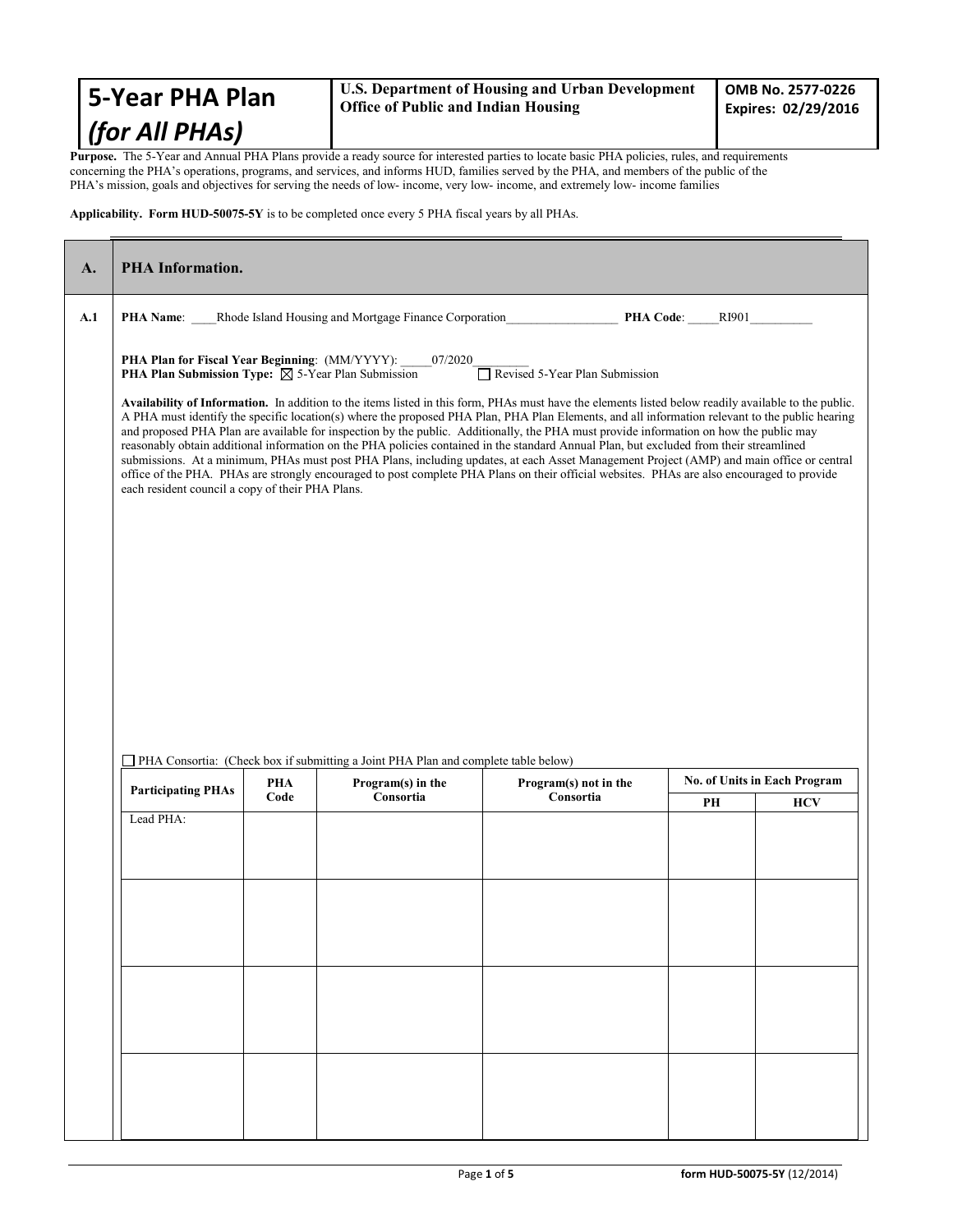| <b>B.</b> | 5-Year Plan. Required for all PHAs completing this form.                                                                                                                                                                                                                                                                                                                                                                                                                                                                                                                                                                                                                                                                                                                                                                                                                                                                                                                                                                                                                                                                                                                                                            |  |  |  |  |  |  |
|-----------|---------------------------------------------------------------------------------------------------------------------------------------------------------------------------------------------------------------------------------------------------------------------------------------------------------------------------------------------------------------------------------------------------------------------------------------------------------------------------------------------------------------------------------------------------------------------------------------------------------------------------------------------------------------------------------------------------------------------------------------------------------------------------------------------------------------------------------------------------------------------------------------------------------------------------------------------------------------------------------------------------------------------------------------------------------------------------------------------------------------------------------------------------------------------------------------------------------------------|--|--|--|--|--|--|
| B.1       | Mission. State the PHA's mission for serving the needs of low- income, very low- income, and extremely low- income families in the PHA's<br>jurisdiction for the next five years.                                                                                                                                                                                                                                                                                                                                                                                                                                                                                                                                                                                                                                                                                                                                                                                                                                                                                                                                                                                                                                   |  |  |  |  |  |  |
|           | RIHousing strives to ensure that all people who live and work in Rhode Island can afford a<br>healthy, attractive home that meets their needs.                                                                                                                                                                                                                                                                                                                                                                                                                                                                                                                                                                                                                                                                                                                                                                                                                                                                                                                                                                                                                                                                      |  |  |  |  |  |  |
|           | A good home provides the foundation upon which individuals and families thrive, children learn<br>and grow, and communities prosper.                                                                                                                                                                                                                                                                                                                                                                                                                                                                                                                                                                                                                                                                                                                                                                                                                                                                                                                                                                                                                                                                                |  |  |  |  |  |  |
|           | To achieve our mission we:<br>Offer fair, affordable and innovative lending programs.<br>Provide housing related education to consumers and others.<br>$\bullet$<br>Promote and finance sensible development that builds health, vibrant communities.<br>$\bullet$<br>Provide housing grants and subsidies to Rhode Islanders with the greatest need.<br>$\bullet$<br>Team up with partners to improve everything we do.<br>RIHousing uses all of its resources to provide low-interest loans, grants, education and assistance<br>to help Rhode Islanders find, rent, buy, build and keep a good home. Created by the General<br>Assembly in 1973, RIHousing is a privately funded public purpose corporation.                                                                                                                                                                                                                                                                                                                                                                                                                                                                                                     |  |  |  |  |  |  |
| B.2       | Goals and Objectives. Identify the PHA's quantifiable goals and objectives that will enable the PHA to serve the needs of low-income, very low-<br>income, and extremely low- income families for the next five years.<br>1. Continue collaboration with Public Housing Authorities to create efficiencies through<br>shared administrative functions such as inspections and shared jurisdictions.<br>2. Maximize state, federal and private funds to provide residents with a more holistic system<br>of support to address social determinants of health in housing.<br>3. Regenerate the wait list using updated preferences to ensure the maximum utilization of<br>the voucher program.<br>4. Partner with affordable housing non-profits to create a tenant education program that will<br>help tenants succeed in subsidized housing.<br>5. Promote the use of project-based vouchers to address family homelessness, preserve<br>affordable housing, protect at risk families and full utilization of Housing Choice Voucher<br>program.<br>6. Obtain the status of a High Performer housing authority.<br>7. Increase owner outreach and provide relevant landlord materials to promote<br>participation. |  |  |  |  |  |  |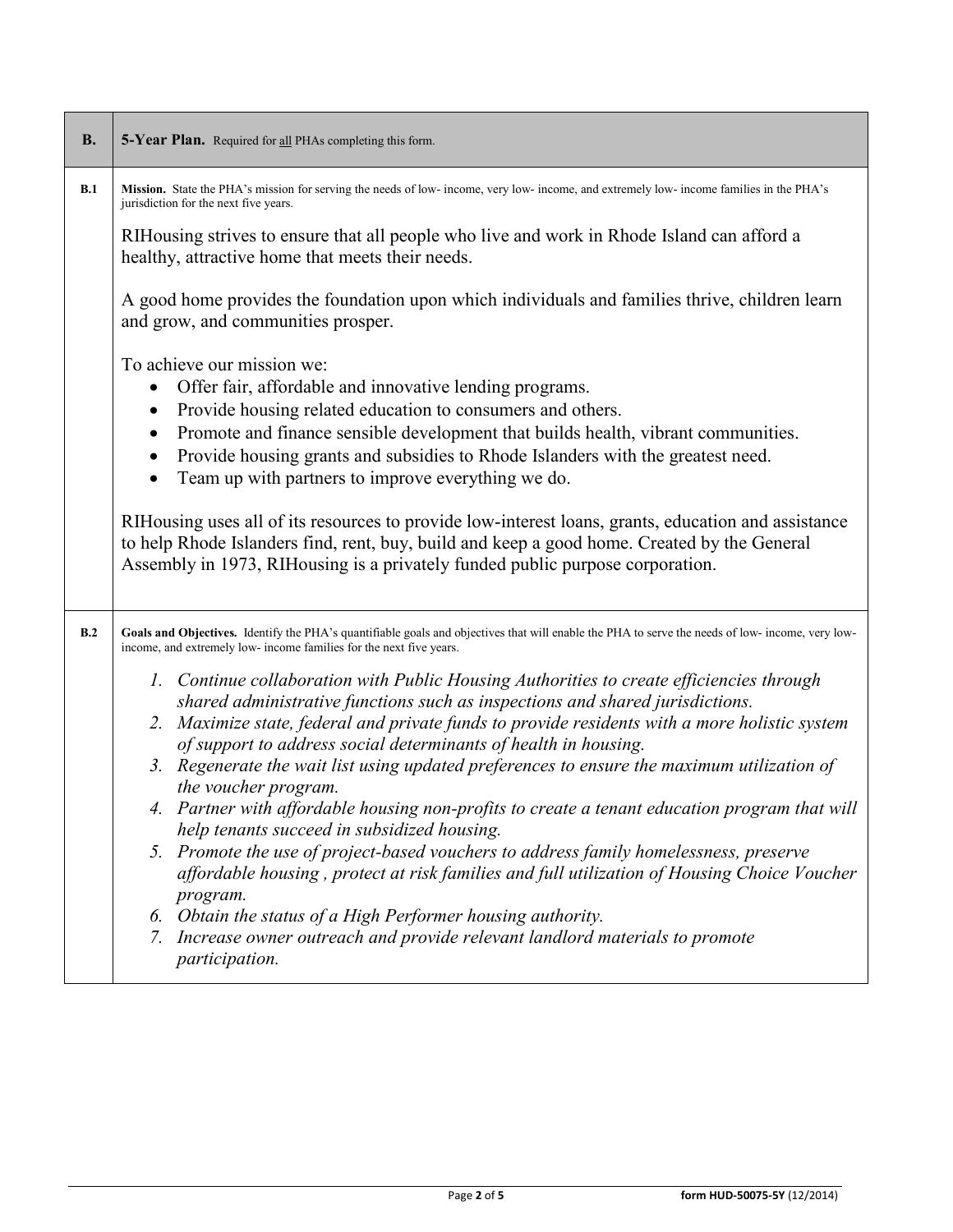**B.3 Progress Report.** Include a report on the progress the PHA has made in meeting the goals and objectives described in the previous 5-Year Plan.

# **2015-2020 GOALS UPDATE:**

## **1. Use the Housing Choice Voucher Program to better help HUD's Opening Doors Initiative to end homelessness.**

*UPDATE: Since 2015, RIHousing has adopted a homeless preference in the Housing Choice Voucher Program. During the calendar years 2016, 2017, and 2018 100% of households leasing up have met the criteria for homelessness as defined by the lack of a fixed, regular, and adequate nighttime residence, defined by the PHA and an individual or family living in a supervised publicly or privately-operated shelter designated to provide temporary living arrangements.* 

## **2. Work with other Public Housing Authorities (PHAs) in creating a more streamlined process for applying for assistance, possibly creating a universal application and waitlist.**

*UPDATE: In 2016 RIHousing launched the Centralized Wait List with participation of 18 public housing authorities, nearly 70% of the state's housing authorities. This allows potential applicants to access one application for thirty-four(34) project-based voucher wait lists and the wait list for 18 housing choice voucher programs all from one online portal.*

### **3. Perform better owner outreach by beginning Owner Information presentations throughout the state.**

*UPDATE: Since 2015, RIHousing has developed a Housing Stabilization team to increase the opportunity of HCV tenants and applicants to both obtain and retain housing. The team has launched a robust Landlord Recruitment strategy that includes outreach to communities across the state, providing local real estate agencies with information about HCVP. As a result of this outreach the team has worked with the Newport County Board of Realtors, local real estate agencies, and the Real Estate Investors Group reaching nearly 80 property owners. The team has hosted two SMART landlord presentations and a successful Landlord Appreciation and Resource Fair. Currently, the team is preparing a landlord newsletter which will be featured through social media and on the Landlord page of the RIHousing website with the intent of alerting the landlord community to resources such as the Landlord Mitigation fund, the Housing Stabilization team, Lead Remediation Assistance and other valuable resources that may combat perceived barriers to landlord participation in the HCV Program.*

## **4. Work with other PHAs to open our waiting list simultaneously so applicants have an opportunity to apply to as many waiting lists as possible.**

*UPDATE: This was accomplished in 2016 with the launch of the Centralized Wait List and included 18 participating PHAs at the time. The total to date, is 18 housing authorities and thirty-four (34) project-based voucher sites.*

## **5. Partner with affordable housing non-profits to create a tenant education program that will help tenants succeed in subsidized housing.**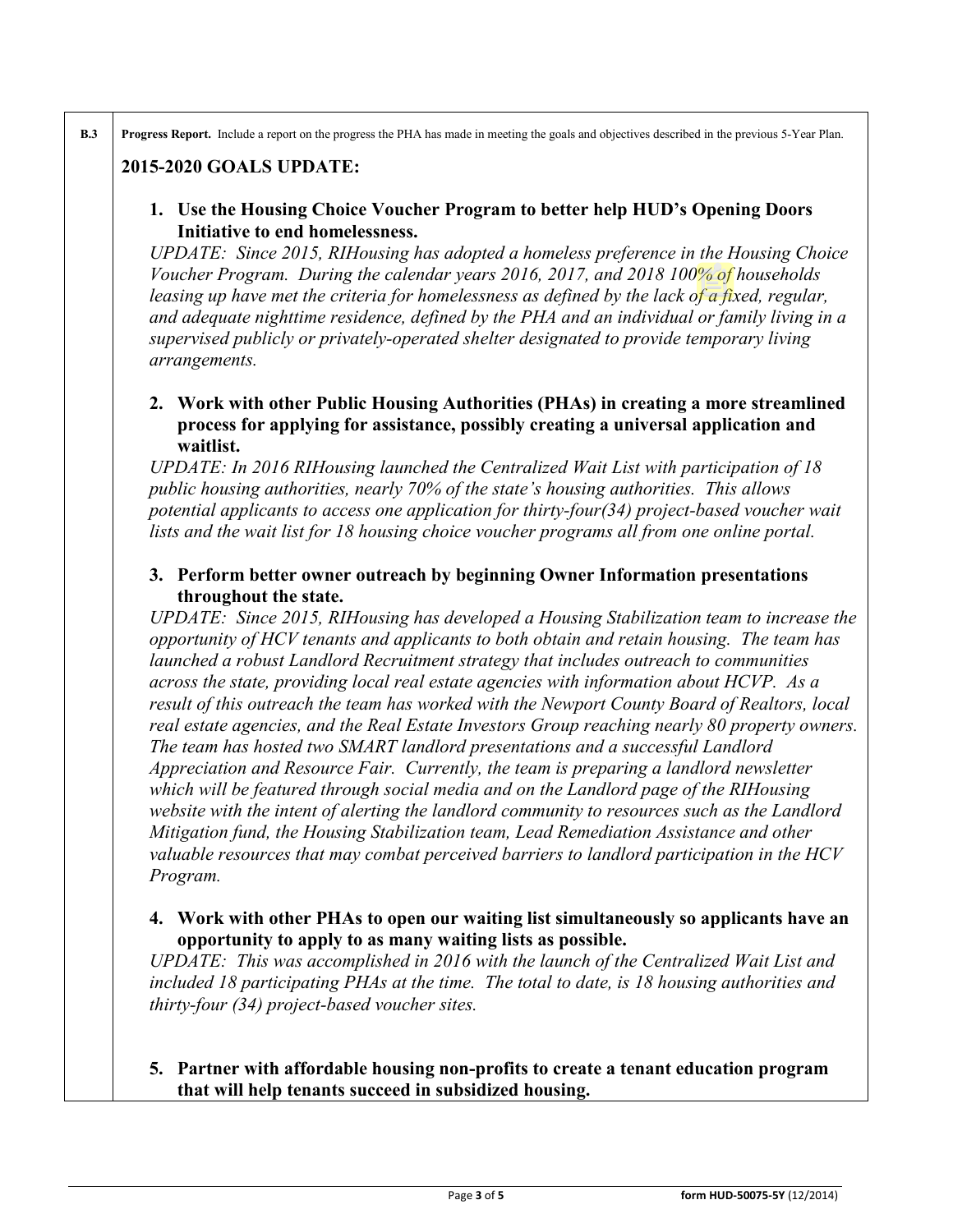|     | UPDATE: Through the RIHousing Mortgage and Finance Corporation's Community<br>Development grants, a tenant education program was funded that is conducted by local<br><b>Community Development Corporations.</b><br>6. Better utilize state and federal funds to provide residents with a more solid support<br>system that not only includes housing, but other services as well.<br>UPDATE: RIHousing has been working the state Medicaid office to request a waiver to<br>provide reimbursement for housing stabilization services. While this effort is still underway,<br>RIHousing has responded to the needs of HCV tenants by developing a Housing Stabilization<br>team. The team supports households who are at risk of eviction or who have been issued a<br>voucher and are struggling to locate an apartment. Since the inception of the Housing<br>Stabilization team over 330 households have been served. |
|-----|---------------------------------------------------------------------------------------------------------------------------------------------------------------------------------------------------------------------------------------------------------------------------------------------------------------------------------------------------------------------------------------------------------------------------------------------------------------------------------------------------------------------------------------------------------------------------------------------------------------------------------------------------------------------------------------------------------------------------------------------------------------------------------------------------------------------------------------------------------------------------------------------------------------------------|
| B.4 | Violence Against Women Act (VAWA) Goals. Provide a statement of the PHA's goals, activities objectives, policies, or programs that will<br>enable the PHA to serve the needs of child and adult victims of domestic violence, dating violence, sexual assault, or stalking.<br>RIHousing offers a preference to individuals or families who are fleeing, or attempting to flee<br>domestic violence, sexual assault, stalking or other dangerous or life-threatening conditions that<br>relate to violence against the individual or a family member, including a child, that has either<br>taken place within the individual's or family's primary nighttime residence or has made the<br>individual or family afraid to return to their primary nighttime residence; and has no other<br>residence; and lacks the resources or support networks to obtain other permanent housing.                                      |
| B.5 | Significant Amendment or Modification. Provide a statement on the criteria used for determining a significant amendment or modification to the<br>5-Year Plan.<br>The PHA defines a "significant amendment or modification" as:<br>Changes to rent or waitlist/admission/tenant selection policies that have an impact on an<br>applicant or tenant;<br>Any changes with regard to demolition or disposition, designation, homeownership<br>programs or conversion activities.                                                                                                                                                                                                                                                                                                                                                                                                                                            |
| B.6 | <b>Resident Advisory Board (RAB) Comments.</b><br>(a) Did the RAB(s) provide comments to the 5-Year PHA Plan?<br>Y<br>N<br>$\square$ $\square$<br>(b) If yes, comments must be submitted by the PHA as an attachment to the 5-Year PHA Plan. PHAs must also include a narrative describing their<br>analysis of the RAB recommendations and the decisions made on these recommendations.                                                                                                                                                                                                                                                                                                                                                                                                                                                                                                                                  |
| B.7 | <b>Certification by State or Local Officials.</b><br>Form HUD 50077-SL, Certification by State or Local Officials of PHA Plans Consistency with the Consolidated Plan, must be submitted by the<br>PHA as an electronic attachment to the PHA Plan.                                                                                                                                                                                                                                                                                                                                                                                                                                                                                                                                                                                                                                                                       |